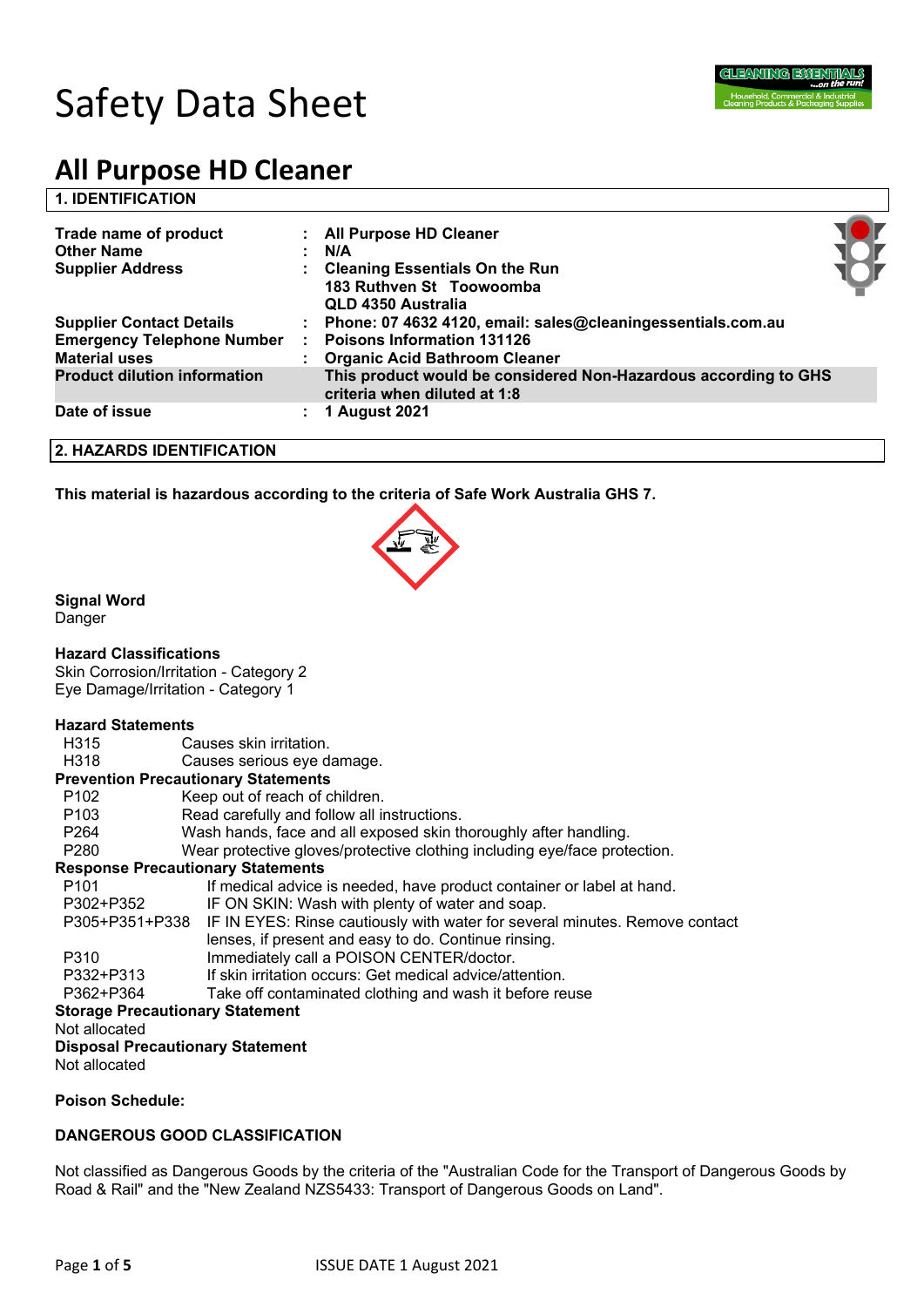# **3. COMPOSITION INFORMATION**

| <b>CHEMICAL ENTITY</b>                                                                                 | CAS NO                           | <b>PROPORTION</b>                    |
|--------------------------------------------------------------------------------------------------------|----------------------------------|--------------------------------------|
| Glycolic acid<br>Citric acid<br>Poly(oxy-1,2-ethanediyl), .alpha.-sulfo-.omega.-hydroxy-, C10-16-alkyl | 79-14-1<br>77-92-9<br>68585-34-2 | $1 - 5\%$<br>$1 - 5%$<br>$5 - 10 \%$ |
| ethers, sodium salts<br>Nonylphenol, ethoxylated<br>Ingredients determined to be Non-Hazardous         | 127087-87-0                      | $1 - 5\%$<br><b>Balance</b>          |
|                                                                                                        |                                  | 100%                                 |

# **4. FIRST AID MEASURES**

If poisoning occurs, contact a doctor or Poisons Information Centre (Phone Australia 131 126, New Zealand 0800 764 766).

**Inhalation:** Remove victim from exposure - avoid becoming a casualty. Remove contaminated clothing and loosen remaining clothing. Allow patient to assume most comfortable position and keep warm. Keep at rest until fully recovered. Seek medical advice if effects persist.

**Skin Contact:** If skin or hair contact occurs, immediately remove contaminated clothing and flush skin and hair with running water. Continue flushing with water until advised to stop by the Poisons Information Centre or a Doctor; or for 15 minutes and transport to Doctor or Hospital.

**Eye contact:** Immediately irrigate with copious quantities of water for 15 minutes. Eyelids to be held open. Remove clothing if contaminated and wash skin. Urgently seek medical assistance. Transport to hospital or medical centre. **Ingestion:** Rinse mouth with water. If swallowed, do NOT induce vomiting. Give a glass of water to drink. Never give anything by the mouth to an unconscious patient. If vomiting occurs give further water. Seek medical advice.

**PPE for First Aiders:** Wear gloves, safety glasses. Available information suggests that gloves made from should be suitable for intermittent contact. However, due to variations in glove construction and local conditions, the user should make a final assessment. Always wash hands before smoking, eating, drinking or using the toilet. Wash contaminated clothing and other protective equipment before storing or re-using.

**Notes to physician:** Treat symptomatically. Can cause corneal burns.

# **5. FIRE FIGHTING MEASURES**

**Hazchem Code:** Not applicable.

**Suitable extinguishing media:** If material is involved in a fire use water fog (or if unavailable fine water spray), alcohol resistant foam, standard foam, dry agent (carbon dioxide, dry chemical powder).

**Specific hazards:** Non-combustible material.

**Fire fighting further advice:** Not applicable.

# **6. ACCIDENTAL RELEASE MEASURES**

#### **SMALL SPILLS**

Wear protective equipment to prevent skin and eve contamination. Avoid inhalation of vapours or dust. Wipe up with absorbent (clean rag or paper towels). Collect and seal in properly labelled containers or drums for disposal.

# **LARGE SPILLS**

Clear area of all unprotected personnel. Slippery when spilt. Avoid accidents, clean up immediately. Wear protective equipment to prevent skin and eye contamination and the inhalation of vapours. Work up wind or increase ventilation. Contain - prevent run off into drains and waterways. Use absorbent (soil, sand or other inert material). Collect and seal in properly labelled containers or drums for disposal. If contamination of crops, sewers or waterways has occurred advise local emergency services.

**Dangerous Goods - Initial Emergency Response Guide No:** Not applicable

#### **7. HANDLING AND STORAGE**

**Handling:** Avoid eye contact and skin contact. Avoid inhalation of vapour, mist or aerosols.

Page 2 of 5 **ISSUE DATE 1 August 2021 Storage:** Store in a cool, dry, well-ventilated place and out of direct sunlight. Store away from foodstuffs. Store away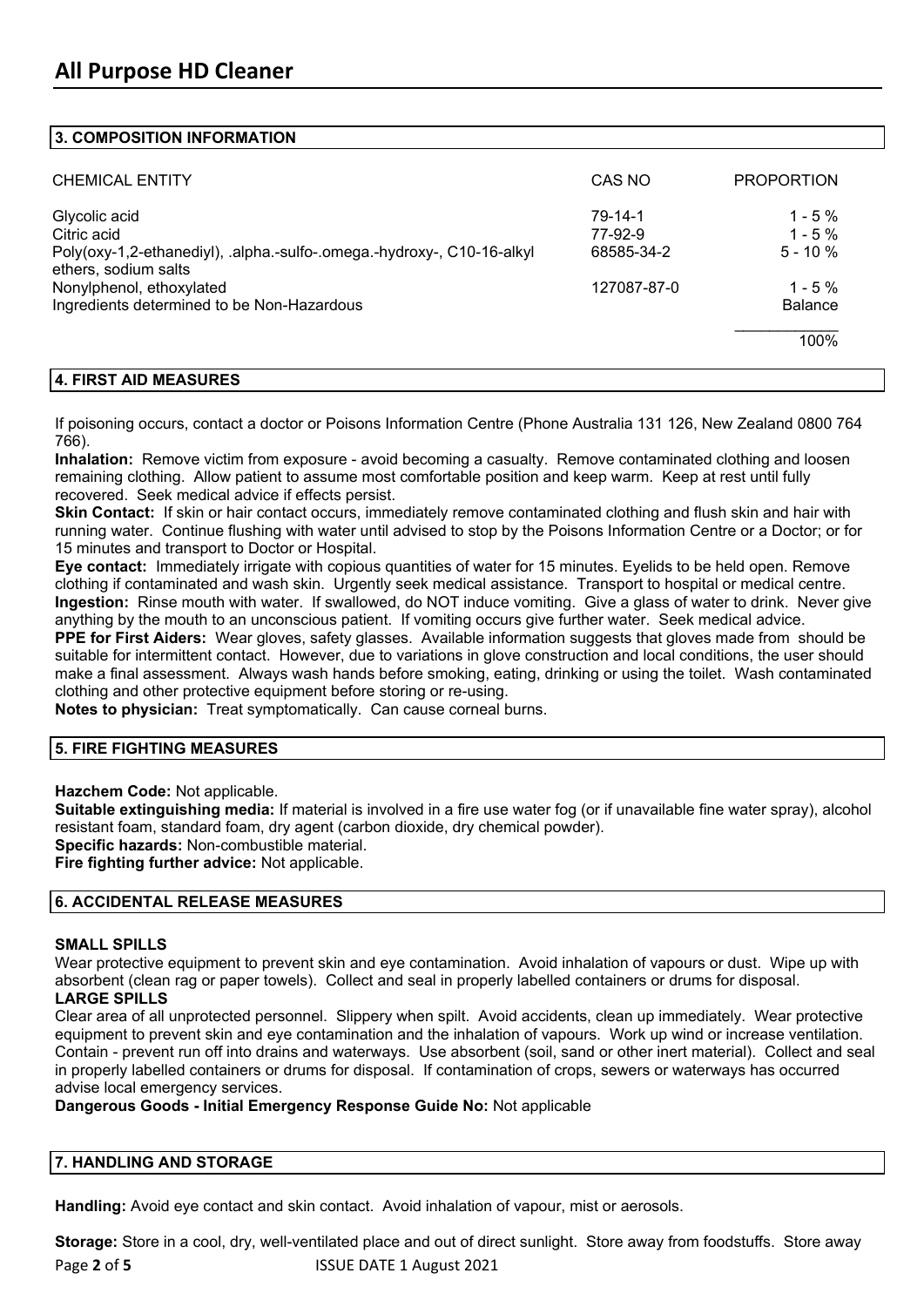# **All Purpose HD Cleaner**

from incompatible materials described in Section 10. Store away from sources of heat and/or ignition. Keep container standing upright. Keep containers closed when not in use - check regularly for leaks.

# **8. EXPOSURE CONTROLS / PERSONAL PROTECTION**

**National occupational exposure limits:** No value assigned for this specific material by Safe Work Australia.

**Biological Limit Values:** As per the "National Model Regulations for the Control of Workplace Hazardous Substances (Safe Work Australia)" the ingredients in this material do not have a Biological Limit Allocated.

**Engineering Measures:** Natural ventilation should be adequate under normal use conditions.

**Personal Protection Equipment:** GLOVES, SAFETY GLASSES.

Personal protective equipment (PPE) must be suitable for the nature of the work and any hazard associated with the work as identified by the risk assessment conducted.

Wear gloves, safety glasses. Available information suggests that gloves made from should be suitable for intermittent contact. However, due to variations in glove construction and local conditions, the user should make a final assessment. Always wash hands before smoking, eating, drinking or using the toilet. Wash contaminated clothing and other protective equipment before storing or re-using.

**Hygiene measures:** Keep away from food, drink and animal feeding stuffs. When using do not eat, drink or smoke. Wash hands prior to eating, drinking or smoking. Avoid contact with clothing. Avoid eye contact and skin contact. Avoid inhalation of vapour, mist or aerosols. Ensure that eyewash stations and safety showers are close to the workstation location.

#### **9. PHYSICAL AND CHEMICAL PROPERTIES**

| Liquid<br>Green |
|-----------------|
| Citrus          |
|                 |

**Specific Gravity:** 1.03 - 1.05 **Boiling Point/Range (°C):** 100 (approx) **pH:** 0.5 - 1.5 **Viscosity:** 45 - 90s

**Solubility:** Completely soluble in water

(Typical values only - consult specification sheet)  $N Av = Not available, N App = Not applicable$ 

# **10. STABILITY AND REACTIVITY**

**Chemical stability:** This material is thermally stable when stored and used as directed. **Conditions to avoid:** Elevated temperatures and sources of ignition. **Incompatible materials:** Oxidising agents. **Hazardous decomposition products:** Oxides of carbon and nitrogen, smoke and other toxic fumes. **Hazardous reactions:** No known hazardous reactions.

#### **11. TOXICOLOGICAL INFORMATION**

No adverse health effects expected if the product is handled in accordance with this Safety Data Sheet and the product label. Symptoms or effects that may arise if the product is mishandled and overexposure occurs are:

#### **Acute Effects**

**Inhalation:** Material may be an irritant to mucous membranes and respiratory tract. **Skin contact:** Contact with skin will result in irritation. **Ingestion:** Swallowing can result in nausea, vomiting and irritation of the gastrointestinal tract.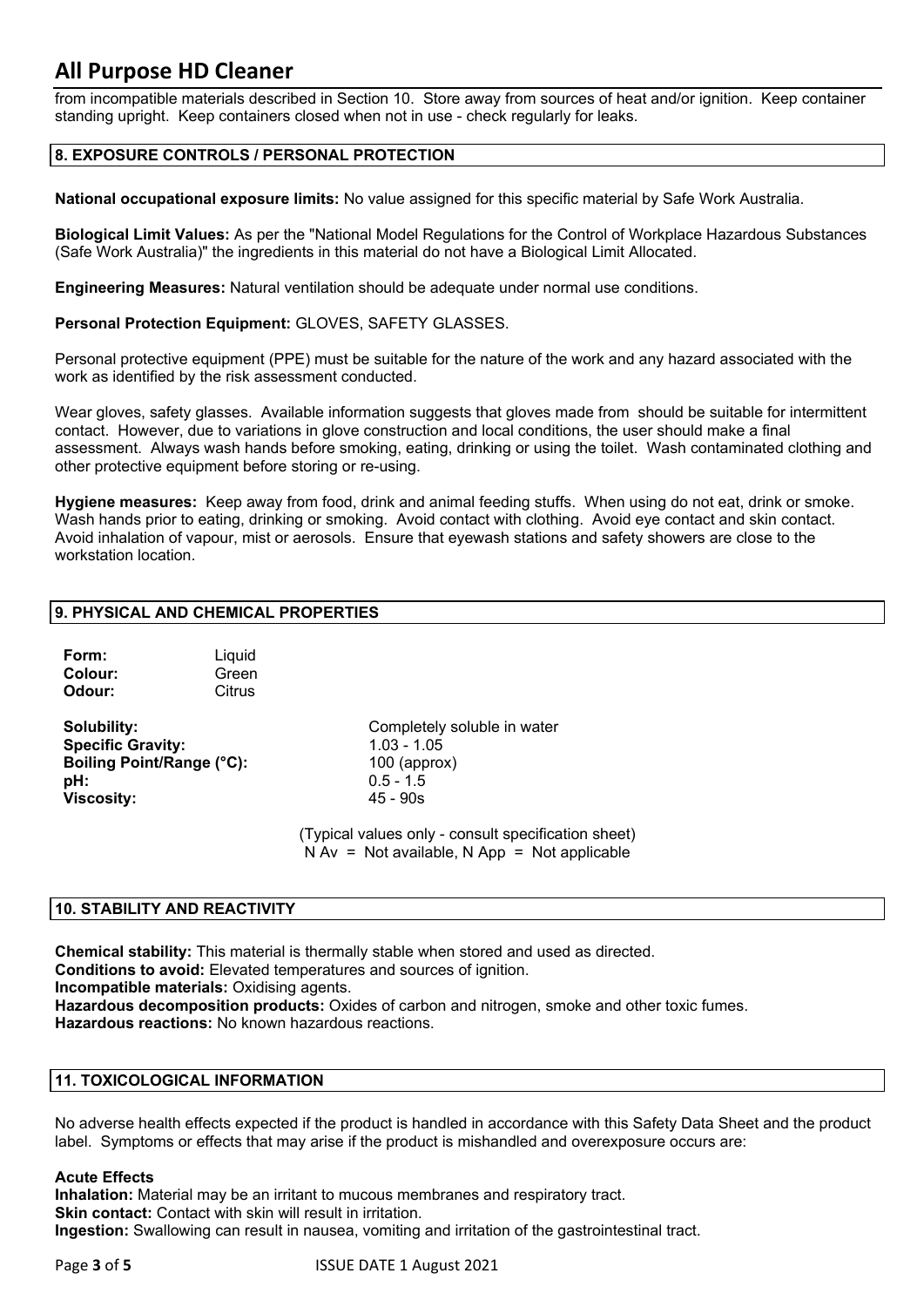# **All Purpose HD Cleaner**

**Eye contact:** A severe eye irritant. Corrosive to eyes: contact can cause corneal burns. Contamination of eyes can result in permanent injury.

# **Acute toxicity**

**Inhalation:** This material has been classified as not hazardous for acute inhalation exposure. Acute toxicity estimate (based on ingredients):  $LC_{50}$  > 20.0 mg/L for vapours or  $LC_{50}$  > 5.0 mg/L for dust and mist.

**Skin contact:** This material has been classified as not hazardous for acute dermal exposure. Acute toxicity estimate (based on ingredients):  $LD_{50}$  > 2,000 mg/Kg bw

**Ingestion:** This material has been classified as not hazardous for acute ingestion exposure. Acute toxicity estimate (based on ingredients):  $LD_{50}$  > 2,000 mg/Kg bw

**Corrosion/Irritancy:** Eye: this material has been classified as a Category 1 Hazard (irreversible effects to eyes). Skin: this material has been classified as a Category 2 Hazard (reversible effects to skin).

**Sensitisation:** Inhalation: this material has been classified as not a respiratory sensitiser. Skin: this material has been classified as not a skin sensitiser.

**Aspiration hazard:** This material has been classified as not an aspiration hazard.

**Specific target organ toxicity (single exposure):** This material has been classified as not a specific hazard to target organs by a single exposure.

**Chronic Toxicity**

**Mutagenicity:** This material has been classified as not a mutagen.

**Carcinogenicity:** This material has been classified as not a carcinogen.

**Reproductive toxicity (including via lactation):** This material has been classified as not a reproductive toxicant. **Specific target organ toxicity (repeat exposure):** This material has been classified as not a specific hazard to target organs by repeat exposure.

# **12. ECOLOGICAL INFORMATION**

Avoid contaminating waterways.

**Acute aquatic hazard:** This material has been classified as not hazardous for acute aquatic exposure. Acute toxicity estimate (based on ingredients): > 100 mg/L

**Long-term aquatic hazard:** This material has been classified as not hazardous for chronic aquatic exposure. Nonrapidly or rapidly degradable substance for which there are adequate chronic toxicity data available OR in the absence of chronic toxicity data, Acute toxicity estimate (based on ingredients): >100 mg/L, where the substance is not rapidly degradable and/or BCF < 500 and/or log  $K_{ow}$  < 4.

**Ecotoxicity:** No information available.

**Persistence and degradability:** No information available.

**Bioaccumulative potential:** No information available.

**Mobility:** No information available.

# **13. DISPOSAL CONSIDERATIONS**

Persons conducting disposal, recycling or reclamation activities should ensure that appropriate personal protection equipment is used, see "Section 8. Exposure Controls and Personal Protection" of this SDS.

If possible material and its container should be recycled. If material or container cannot be recycled, dispose in accordance with local, regional, national and international Regulations.

# **14. TRANSPORT INFORMATION**

# **ROAD AND RAIL TRANSPORT**

Not classified as Dangerous Goods by the criteria of the "Australian Code for the Transport of Dangerous Goods by Road & Rail" and the "New Zealand NZS5433: Transport of Dangerous Goods on Land".

# **MARINE TRANSPORT**

Not classified as Dangerous Goods by the criteria of the International Maritime Dangerous Goods Code (IMDG Code) for transport by sea.

# **AIR TRANSPORT**

Not classified as Dangerous Goods by the criteria of the International Air Transport Association (IATA) Dangerous Goods Regulations for transport by air.